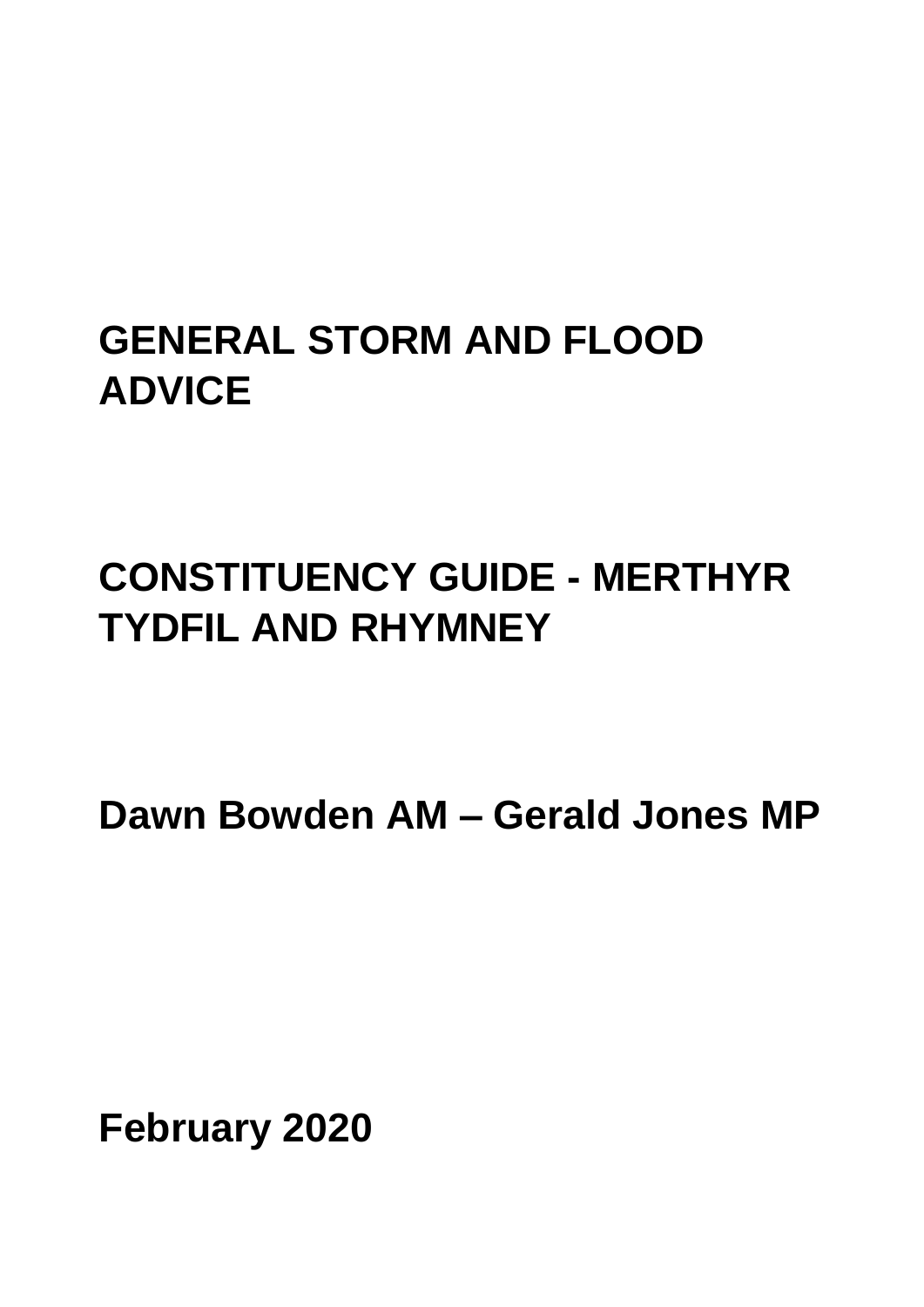## **SUMMARY**

- Keep safe especially in and around flood water.
- Call 999 in an emergency.
- Check your insurance advice if you have insurance cover.
- Check council websites for information on emergency relief funds.
- Ensure you follow advice regarding your personal health in flood water, and on the safe use of equipment when cleaning up after a flood.
- The Dwr Cymru Floodcare booklet provides practical advice about flooding in the home.
- Use emergency gas number if you have concerns over gas safety.
- Check travel advice before travelling.
- Check the Natural Resources Wales website for more advice on flooding issues.

Please find on the following pages a range of advice about flooding and related issues.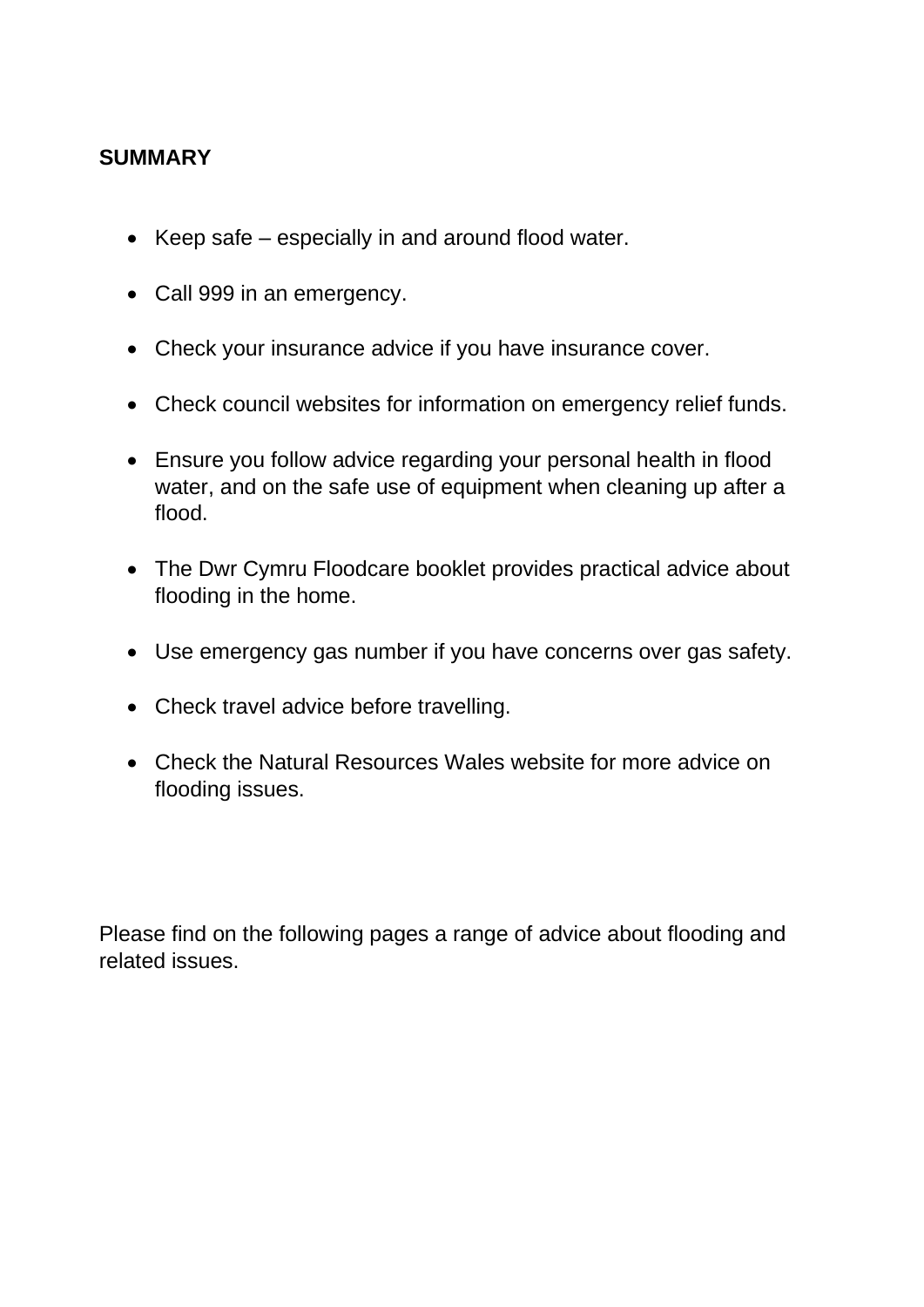## **INTRODUCTION**

Many constituents and local businesses have been affected by the storm and flood events.

This is a quick summary of the key advice we have seen recently and have pulled together in to one document for reference.

## **INSURANCE ADVICE**

The Association of British Insurers have offered the following advice for those needing to make claims after the storms.

[https://www.abi.org.uk/products-and-issues/topics-and](https://www.abi.org.uk/products-and-issues/topics-and-issues/flooding/recovering-from-a-flood/#.Xk-lObeA6BI.twitter)[issues/flooding/recovering-from-a-flood/#.Xk-lObeA6BI.twitter](https://www.abi.org.uk/products-and-issues/topics-and-issues/flooding/recovering-from-a-flood/#.Xk-lObeA6BI.twitter)

See the two pdfs at the bottom of their website page for more detailed guidance.

### **WELSH GOVERNMENT**

The Welsh Government has made an initial £10 million of funding available for storm and flood recovery work.

All households affected by flooding throughout Wales will receive £500. An extra £500 will be available to those without house insurance cover. People will receive an initial payment within 24 hours. Welsh Government is asking for those impacted to speak with their local authority emergency support teams in the first instance, to ensure the system is as quick and effective as possible. Further information can be found under 'February floods' on the Welsh Government website: [https://gov.wales/.](https://eur02.safelinks.protection.outlook.com/?url=https%3A%2F%2Fgov.wales%2F&data=02%7C01%7CDarren.Griffiths%40assembly.wales%7C723f05f4292e44d188e408d7b933bc45%7C38dc5129340c45148a044e8ef2771564%7C1%7C0%7C637181504167512438&sdata=clnqgkiQbjgAvXqjR8Y874HUgcBPZDsWv3CH4zyRy5o%3D&reserved=0)

Working with the two local authorities this will have a focus on those people without insurance and the extra costs imposed on local councils. The website needs to be followed as details of schemes are developed and put in place.

Read more here:

<https://gov.wales/first-minister-establishes-emergency-funding-relief-scheme>

## **LOCAL AUTHORITIES**

Both Merthyr Tydfil and Caerphilly Councils have announced local flooding hardship funds to assist those affected by the floods.

Initial details here:

Merthyr Tydfil CBC: <https://www.merthyr.gov.uk/storm>

Caerphilly CBC: [https://www.caerphilly.gov.uk/Services/Emergencies-and-crime](https://www.caerphilly.gov.uk/Services/Emergencies-and-crime-prevention/Emergency-Notification)[prevention/Emergency-Notification](https://www.caerphilly.gov.uk/Services/Emergencies-and-crime-prevention/Emergency-Notification)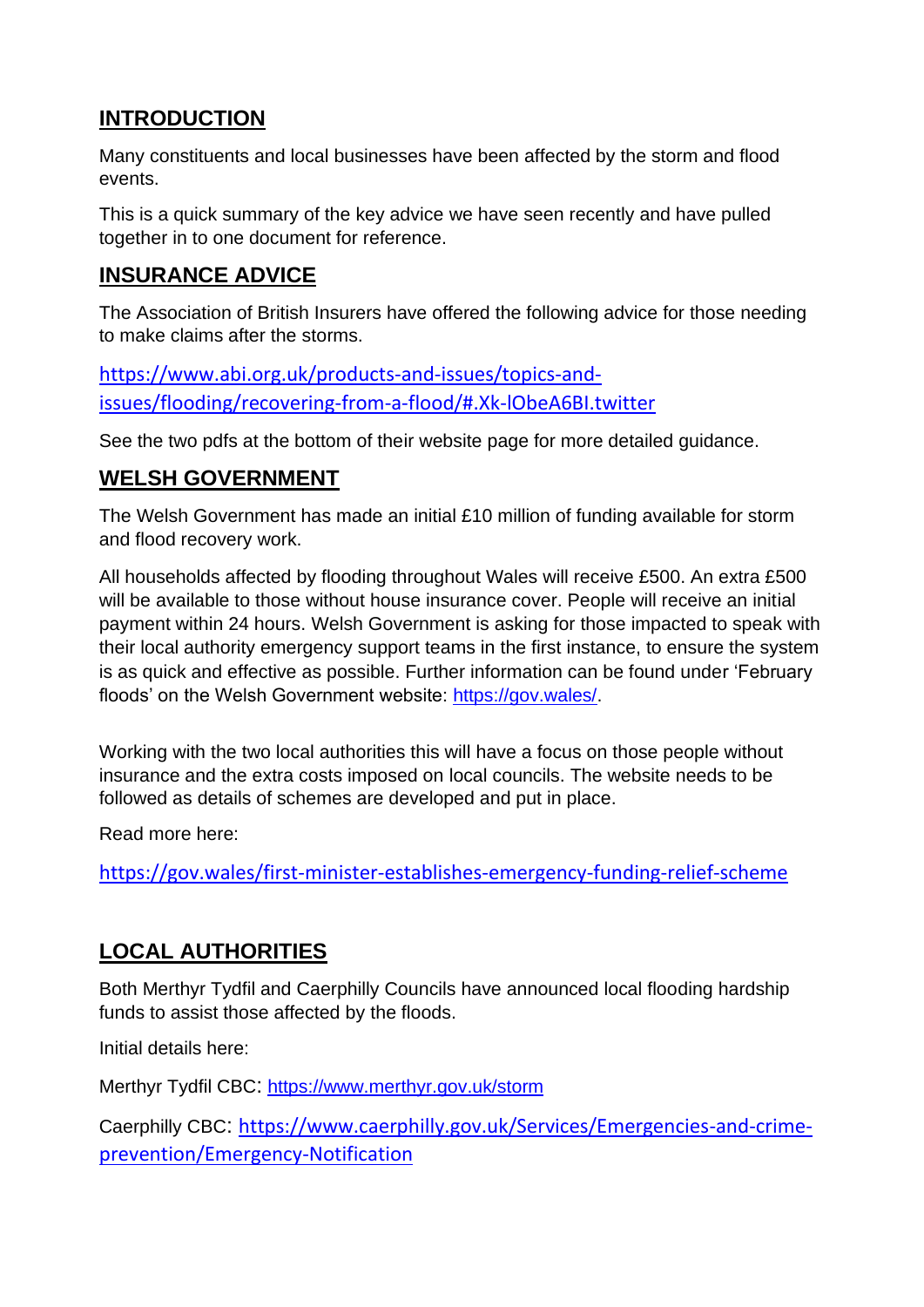## **HOUSING LANDLORDS**

Local Housing Associations have advice for tenants on their websites

- **Merthyr valleys Homes** <http://www.mvhomes.org.uk/>
- **Merthyr Tydfil Housing** <https://www.mtha.org.uk/>
- **Wales and West Housing** <https://www.wwha.co.uk/en/>

## **HOUSING ADVICE – YOUR RIGHTS**

Shelter Cymru are one of the advice organisations who also provide general housing advice for people affected by the storms and flooding, especially about your rights:

<https://sheltercymru.org.uk/get-advice/repairs-and-bad-conditions/flooding/>

## **NATURAL RESOURCES WALES**

As always flooding and general environmental advice is maintained by Natural Resources Wales. NRW have a number of responsibilities and liabilities in respect of flooding. Read more on their website here:

<https://naturalresources.wales/flooding/?lang=en>

This includes advice on what to do before, during and after a flood.

[https://naturalresources.wales/flooding/what-to-do-before-during-and-after-a](https://naturalresources.wales/flooding/what-to-do-before-during-and-after-a-flood/?lang=en)[flood/?lang=en](https://naturalresources.wales/flooding/what-to-do-before-during-and-after-a-flood/?lang=en)

## **PUBLIC HEALTH WALES**

PHW has issued a range of advice about the impact of flood events and possible issues in seeking to deal with contaminated flood water.

<https://phw.nhs.wales/services-and-teams/environmental-public-health/flooding/>

# **TRANSPORT**

#### • **Rail**

Rail services can be most severely affected by local incidents (e.g. landslides) or disruption across the wider network. The best advice is to check before travelling.

Transport for Wales update their website regularly and live travel updates:

<https://tfwrail.wales/travel-updates>

Network Rail provide updates on repairs to damaged lines etc

<https://www.networkrail.co.uk/stories/storm-dennis-how-were-responding>

#### • **Road**

The Traffic Wales website contains news regarding impacts on the highways network, though local councils also report on local road networks.

<https://traffic.wales/road-traffic-alerts>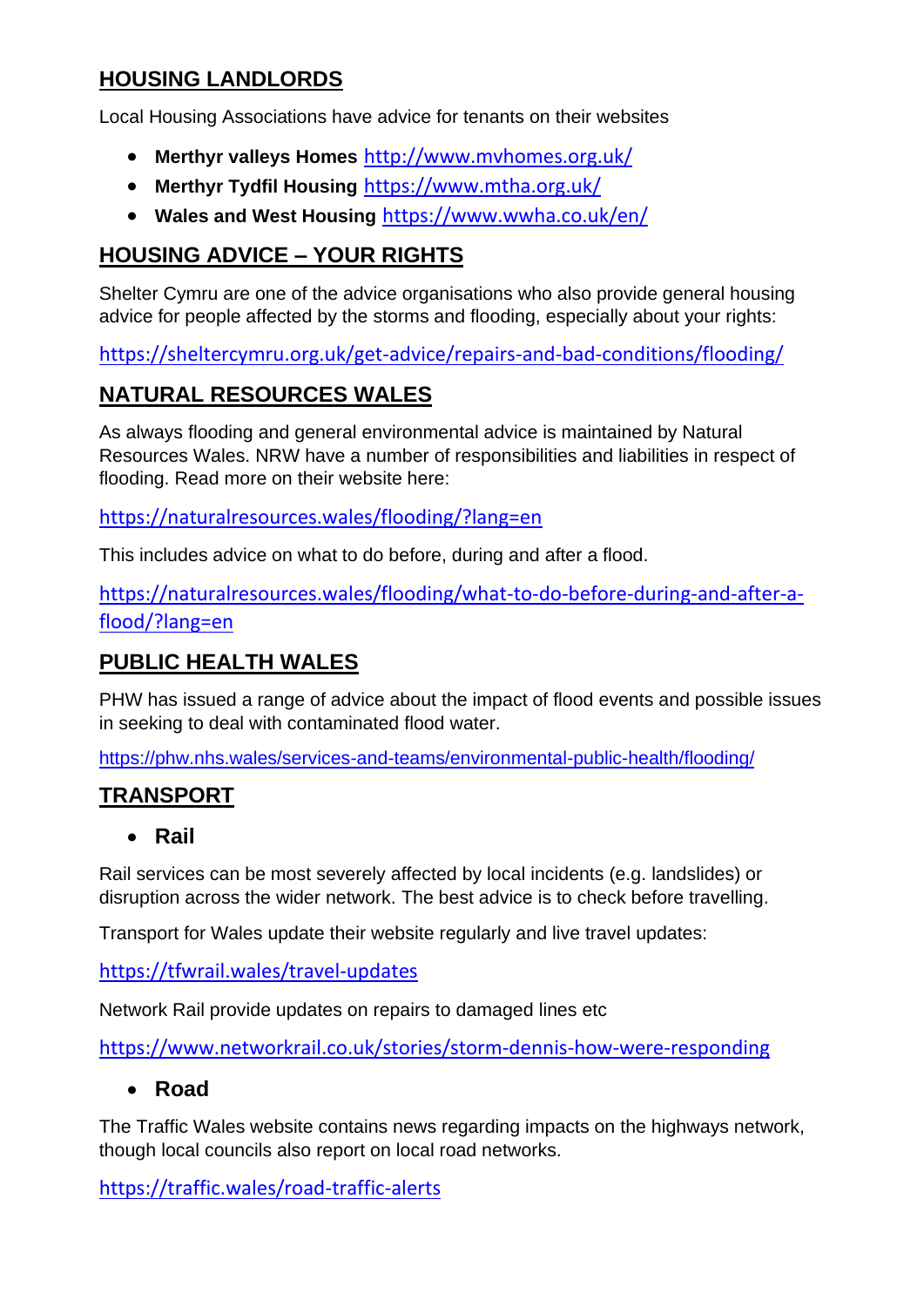#### • **Buses**

Local bus companies will inform passengers about disruption to local buses or alternative routes/services. For example

<https://www.stagecoachbus.com/>

# **WATER**

Dwr Cymru are responsible for our water supplies.

Their website has information regarding the flooding events here

<https://www.dwrcymru.com/>

Attention is drawn to the Floodcare booklet if affected by flooding

[https://www.welshwater.com/en/My-Wastewater/Your-Sewers/Sewer-Flooding/What-you](https://eur02.safelinks.protection.outlook.com/?url=https%3A%2F%2Fwww.welshwater.com%2Fen%2FMy-Wastewater%2FYour-Sewers%2FSewer-Flooding%2FWhat-you-can-do.aspx&data=02%7C01%7CMartin.Eaglestone%40assembly.wales%7Cbf398baa7f8c4b0f384508d7b9338a3c%7C38dc5129340c45148a044e8ef2771564%7C1%7C0%7C637181503321658269&sdata=Y1u64qhHGUrD34GyZA%2B30ggV5pW%2Fj84zx5u0gPCwPQI%3D&reserved=0)[can-do.aspx](https://eur02.safelinks.protection.outlook.com/?url=https%3A%2F%2Fwww.welshwater.com%2Fen%2FMy-Wastewater%2FYour-Sewers%2FSewer-Flooding%2FWhat-you-can-do.aspx&data=02%7C01%7CMartin.Eaglestone%40assembly.wales%7Cbf398baa7f8c4b0f384508d7b9338a3c%7C38dc5129340c45148a044e8ef2771564%7C1%7C0%7C637181503321658269&sdata=Y1u64qhHGUrD34GyZA%2B30ggV5pW%2Fj84zx5u0gPCwPQI%3D&reserved=0)

# **ELECTRICITY**

Western Power Distribution look after our power distribution network. They provide information and updates regarding power cuts here:

<https://www.westernpower.co.uk/power-cuts>

# **GAS**

The Gas Emergency number is [0800 111 999](tel:0800111999)

If you smell gas, think you have a gas leak, or are worried that fumes containing **[carbon](https://www.britishgas.co.uk/energy/gas-and-electricity/gas-safety.html)  [monoxide](https://www.britishgas.co.uk/energy/gas-and-electricity/gas-safety.html)** are escaping from a gas appliance, please call the free Gas Emergency Services emergency line immediately.

## **COAL**

The UK Coal Authority advise on land stability issues alongside the work of local authorities. The website is here:

<https://www.gov.uk/guidance/land-stability>

## **EMERGENCY**

As always it is 999 if you face an immediate emergency requiring a blue light service.